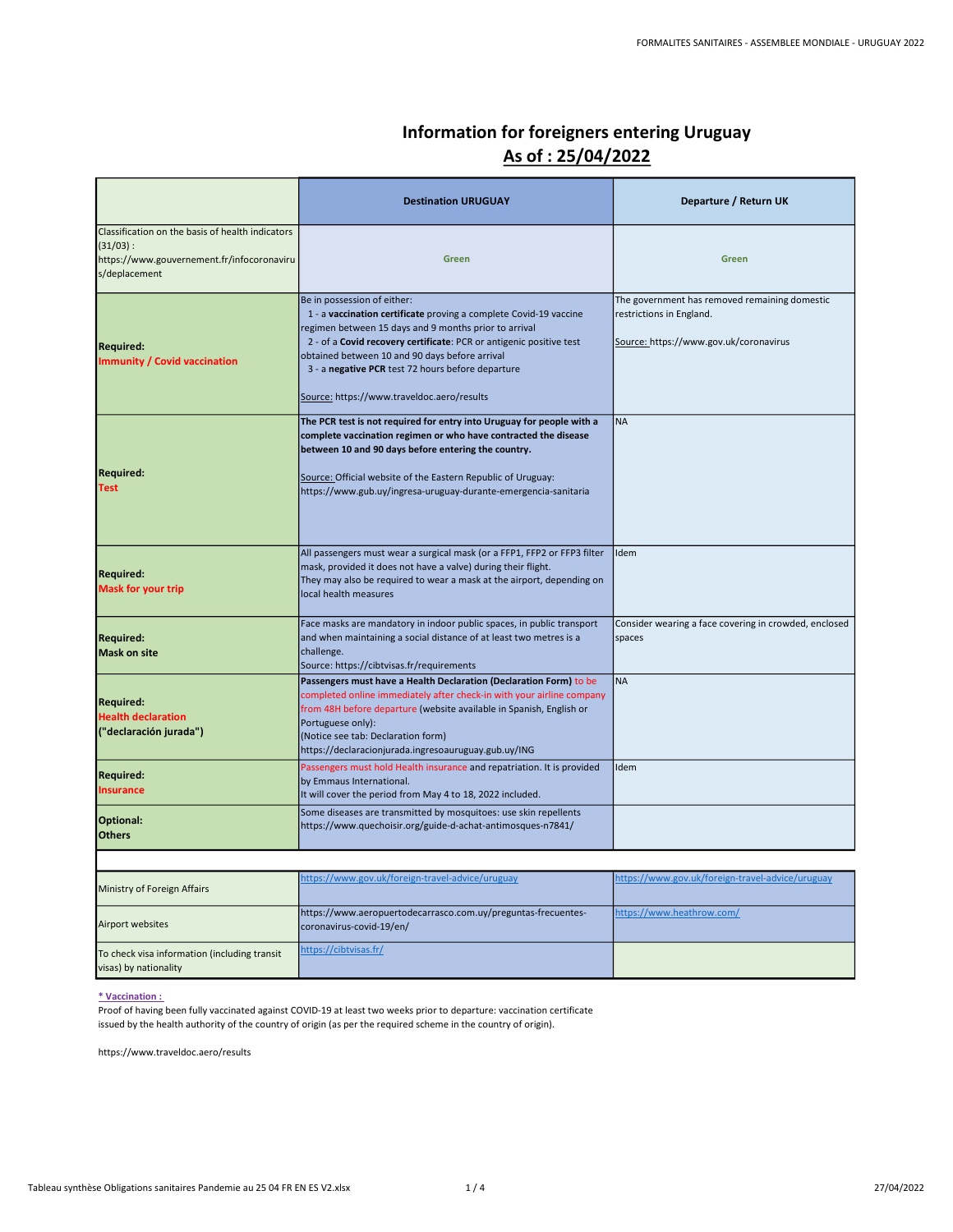# Information for foreigners entering Uruguay As of : 25/04/2022

|                                                                                                                                | <b>Transit GERMANY</b>                                                                                                                                                                                                   | <b>Transit BRESIL</b>                                                                                                                                                                                                                                                                                                                                                                                              |
|--------------------------------------------------------------------------------------------------------------------------------|--------------------------------------------------------------------------------------------------------------------------------------------------------------------------------------------------------------------------|--------------------------------------------------------------------------------------------------------------------------------------------------------------------------------------------------------------------------------------------------------------------------------------------------------------------------------------------------------------------------------------------------------------------|
| Classification on the basis of health indicators<br>$(31/03)$ :<br>https://www.gouvernement.fr/infocoronaviru<br>s/deplacement | Green                                                                                                                                                                                                                    | Green                                                                                                                                                                                                                                                                                                                                                                                                              |
| <b>Required:</b><br><b>Immunity / Covid vaccination</b>                                                                        | Transit is permitted provided that the traveller does not leave<br>the transit area of the airport and is exempt from the<br>registration requirement.<br>Source: https://cibtvisas.fr/requirements                      | Transit is permitted provided that the traveller does not leave the<br>transit area of the airport.<br>Source: https://cibtvisas.fr/requirements                                                                                                                                                                                                                                                                   |
| <b>Required:</b><br><b>Test</b>                                                                                                | All travellers transiting through Germany must present a<br>negative NAAT COVID-19 test result at boarding. It must have<br>been issued no later than 48 hours before entry<br>Source: https://cibtvisas.fr/requirements | In-transit travellers aged 2 years and older must have a negative<br>COVID-19 RT-PCR test completed no later than 72 hours prior to<br>departure from the first boarding point or a COVID-19 antigen<br>test19 negative made no later than 24 hours before the departure<br>of the first boarding indicate.<br>Test result must be in English, Portuguese or Spanish.<br>Source: https://cibtvisas.fr/requirements |
| <b>Required:</b><br><b>Mask for your trip</b>                                                                                  | Idem                                                                                                                                                                                                                     | Idem                                                                                                                                                                                                                                                                                                                                                                                                               |
| <b>Required:</b><br><b>Mask on site</b>                                                                                        | <b>NA</b>                                                                                                                                                                                                                | <b>NA</b>                                                                                                                                                                                                                                                                                                                                                                                                          |
| <b>Required:</b><br><b>Health declaration</b><br>("declaración jurada")                                                        | <b>NA</b>                                                                                                                                                                                                                | <b>NA</b>                                                                                                                                                                                                                                                                                                                                                                                                          |
| <b>Required:</b><br><b>Insurance</b>                                                                                           | idem                                                                                                                                                                                                                     | idem                                                                                                                                                                                                                                                                                                                                                                                                               |
| Optional:<br><b>Others</b>                                                                                                     |                                                                                                                                                                                                                          |                                                                                                                                                                                                                                                                                                                                                                                                                    |
|                                                                                                                                |                                                                                                                                                                                                                          |                                                                                                                                                                                                                                                                                                                                                                                                                    |
| Ministry of Foreign Affairs                                                                                                    | https://www.frankfurt-airport.com/en.html                                                                                                                                                                                | https://www.gru.com.br/en                                                                                                                                                                                                                                                                                                                                                                                          |
| Airport websites                                                                                                               |                                                                                                                                                                                                                          |                                                                                                                                                                                                                                                                                                                                                                                                                    |
| To check visa information (including transit<br>visas) by nationality                                                          | https://www.traveldoc.aero/results                                                                                                                                                                                       |                                                                                                                                                                                                                                                                                                                                                                                                                    |

#### \* Vaccination :

\* Vaccination:

Proof of having been fully vaccinated against CCPassengers are considered fully vaccinated 28 days after the first dose of the Johnson and Johnson vaccine, or 7 days after the issued by the health authority of the country of second dose of the AstraZeneca vaccine (Vaxzevria, Covishield, R-Covi, Fiocruz), Moderna, Pfizer-BioNTech, or Novavax.

https://www.traveldoc.aero/results For passengers with evidence of being infected with Covid-19 prior to vaccination, vaccination is complete 7 days after the first dose of these vaccines.

> For passengers who have received a vaccine not authorized by France but recognized by the World Health Organization (WHO), the vaccination is complete 7 days after having received a dose of the Moderna or Pfizer-BioNTech vaccine.

https://www.traveldoc.aero/results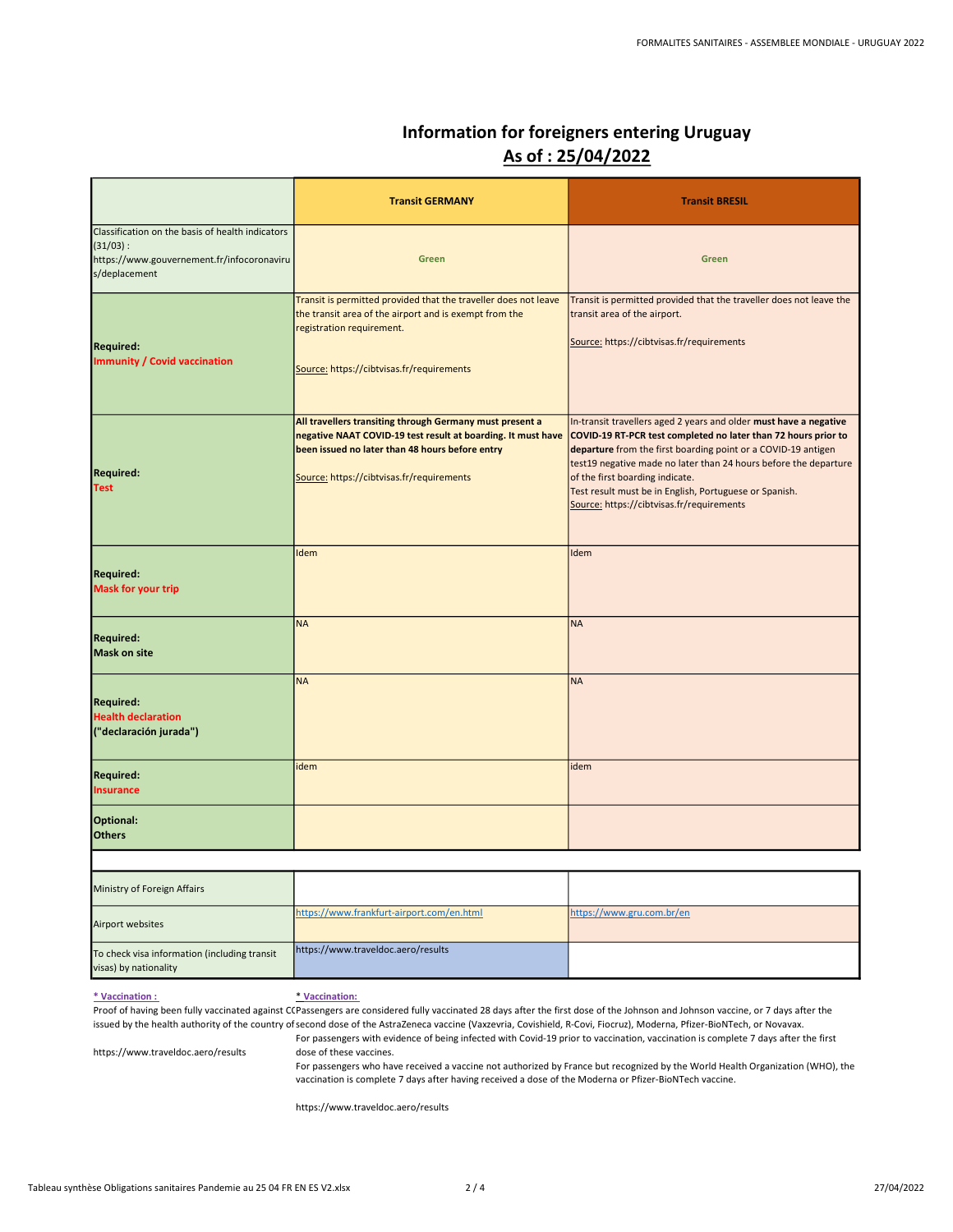# MANDATORY - Declaration Form for foreigners entering Uruguay

It is mandatory to fill in the declaration form for foreigners before entering Uruguay.

Please note that beforhand, you need to check in with your airlines

```
For exemple, if you travel with Air France, please go to : https://wwws.airfrance.fr/check-
in
```
(AF : 30h before departure, de 48H à 24H for other airlines).

https://declaracionjurada.ingresoauruguay.gub.uy/ Then you may go the official web site to fill in the declaration form for foreigners entering urugay

Let's start

## Declaration Form for foreigners entering Uruguay (immunized or minors).

## Sworn declaration

Terms of the clause: \*  $\mathbf{O}$  | accept the terms

I do not accept the terms

## Informed consent clause

Terms of the clause: \*

 $\mathbf{O}$  | accept the terms I do not accept the terms

|  | <b>CLICK : Next</b> |
|--|---------------------|

### Personal Inform All fields indicated with \* are required

#### Personal Data

Last Name: \* First Name: \* Date of birth: \*

The selected date must be less than or equal to the current date.

| Gender: * |  |
|-----------|--|
| Female    |  |
| Male      |  |
| Other     |  |
|           |  |

Official Passeport

Important: The Declaration must be made with the same document with which you will ent

Document number: \* Issuing country: \*

Phone number: \* Email: \*

Email confirmation: \*

Document type: \*

#### Contact information

The Sworn declaration will be sent to the email box entered.

CLICK : Go to trip information